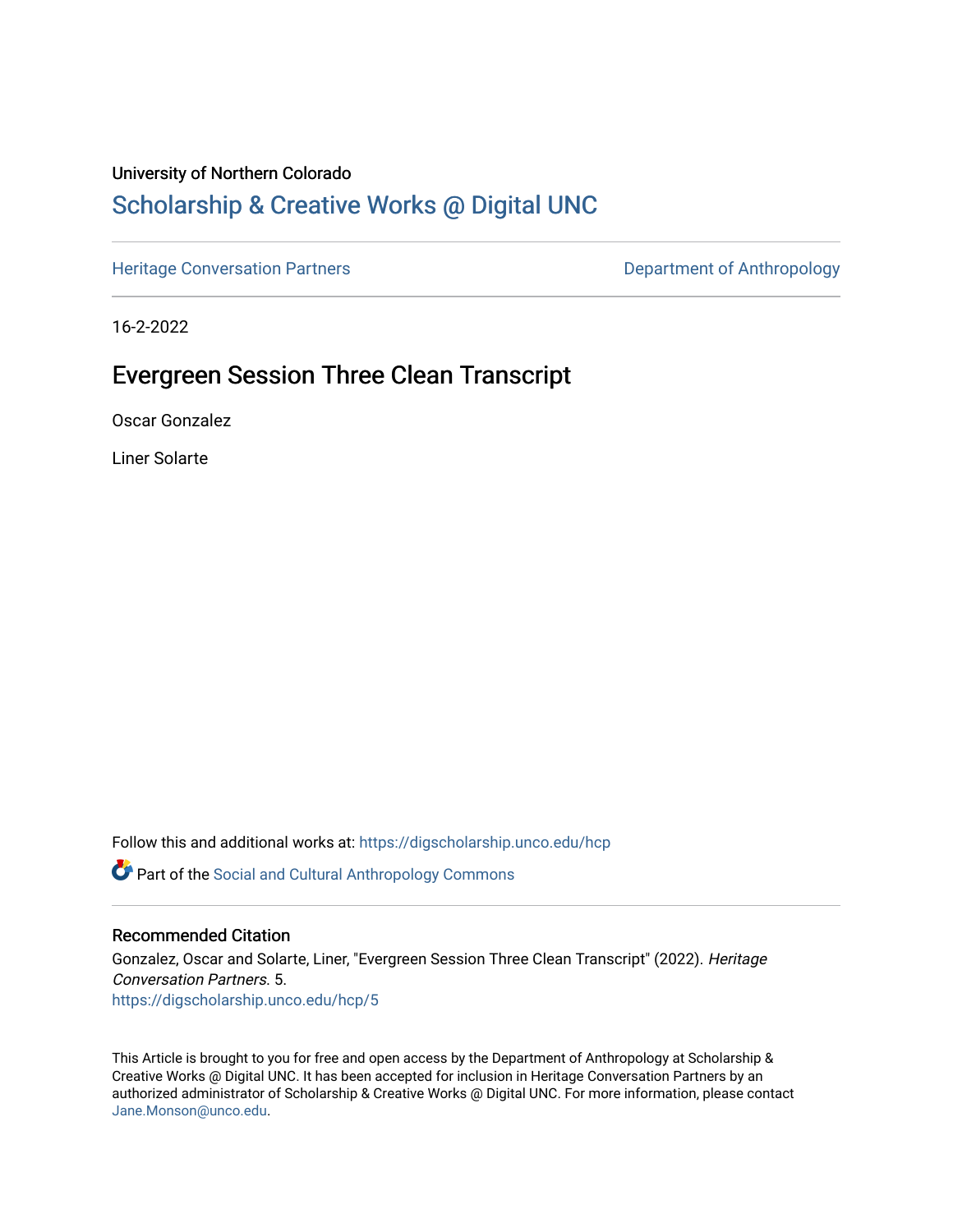February 16, 2022 ANT 300 class- Applied Anthropology University of Northern Colorado 11:00 AM - 12:15 PM \* \* \* \* \*

INTERVIEWERS: Emily Dzhinenko, Miranda Bermudez, Ruby Gregory, Katie Carter

PARTICIPANTS: Oscar Gonzalez and Liner Solarte

Transcript:

Captioning Provided by:

Partners Interpreting

www.partnersinterpreting.com

508-699-1477 (V)

508-809-4894 (VP)

\* \* \* \* \*

This text, document, or file is based on live transcription. Communication Access Realtime Translation (CART), captioning and/or live transcription are provided in order to facilitate communication accessibility and may not be a totally verbatim record of the proceedings. This text, document, or file is not to be distributed or used in any way that may violate copyright law.

\* \* \* \* \*

(Captions provided by a live Captioner.)

\* \* \* \* \*

OSCAR: I haven't heard anything from Liner, so I don't know if she will be joining today.

MIRANDA: That is totally fine. If she does join later, it's cool. Oscar, are you available to start?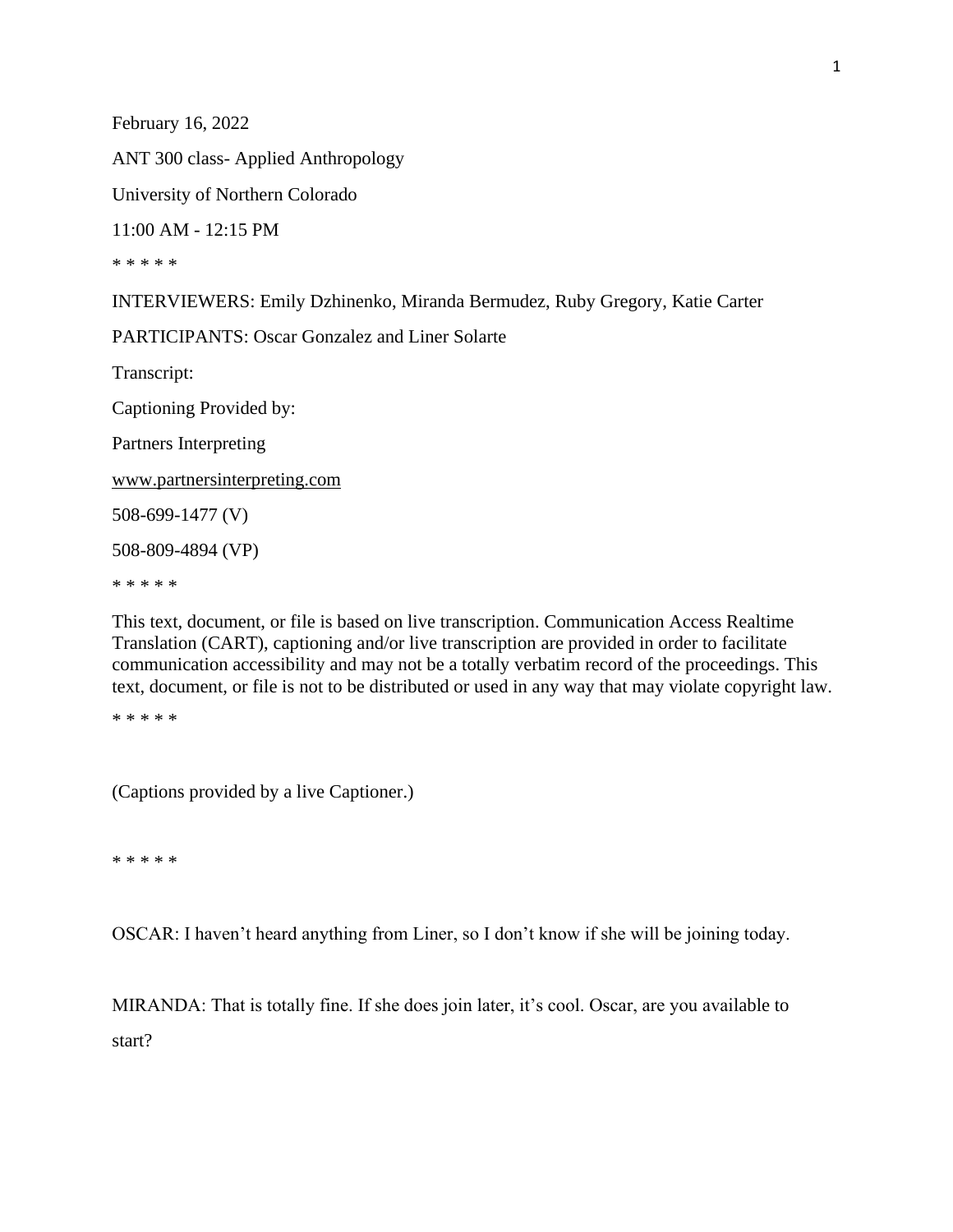OSCAR: One minute. I was in the middle of a meeting. I am going to my car because I need my own space.

MIRANDA: That was me last session. I was in my car.

OSCAR: Yes, I remember you. My daughter wants to study as a doctor, and I don't know the name of this building. I was with her because of the financial things. I was in the middle of a meeting with a financial guide. She is 18 years old. She has to make her own things, everything, alone.

MIRANDA: Thank you for joining us today. Do you know if Liner is going to

make it?

OSCAR: I can write her, give me one second.

MIRANDA: Cool.

OSCAR: She didn't answer her phone. I don't know what's going on with her. I talked to her at 7AM so I know she's awake.

MIRANDA: That's okay. Thank you for trying. We can get started, and if she's able to join that's okay. And if she is not that's okay too. Our topic today is money and finances. I wanted to start this one off by asking what is your form of currency? What is it called? You are muted. I can't hear you. (Chuckles). There you go.

OSCAR: I am from El Salvador. I am from Central America. For us, the currency that we have is the dollar, the U.S. dollar. Since 2001, so I was like 20 years, 21 years...something like that when we started using the US dollar. So, for us moving here, the US dollar is really a stable currency, so we were using that for a long time.

MIRANDA: What was it prior to that?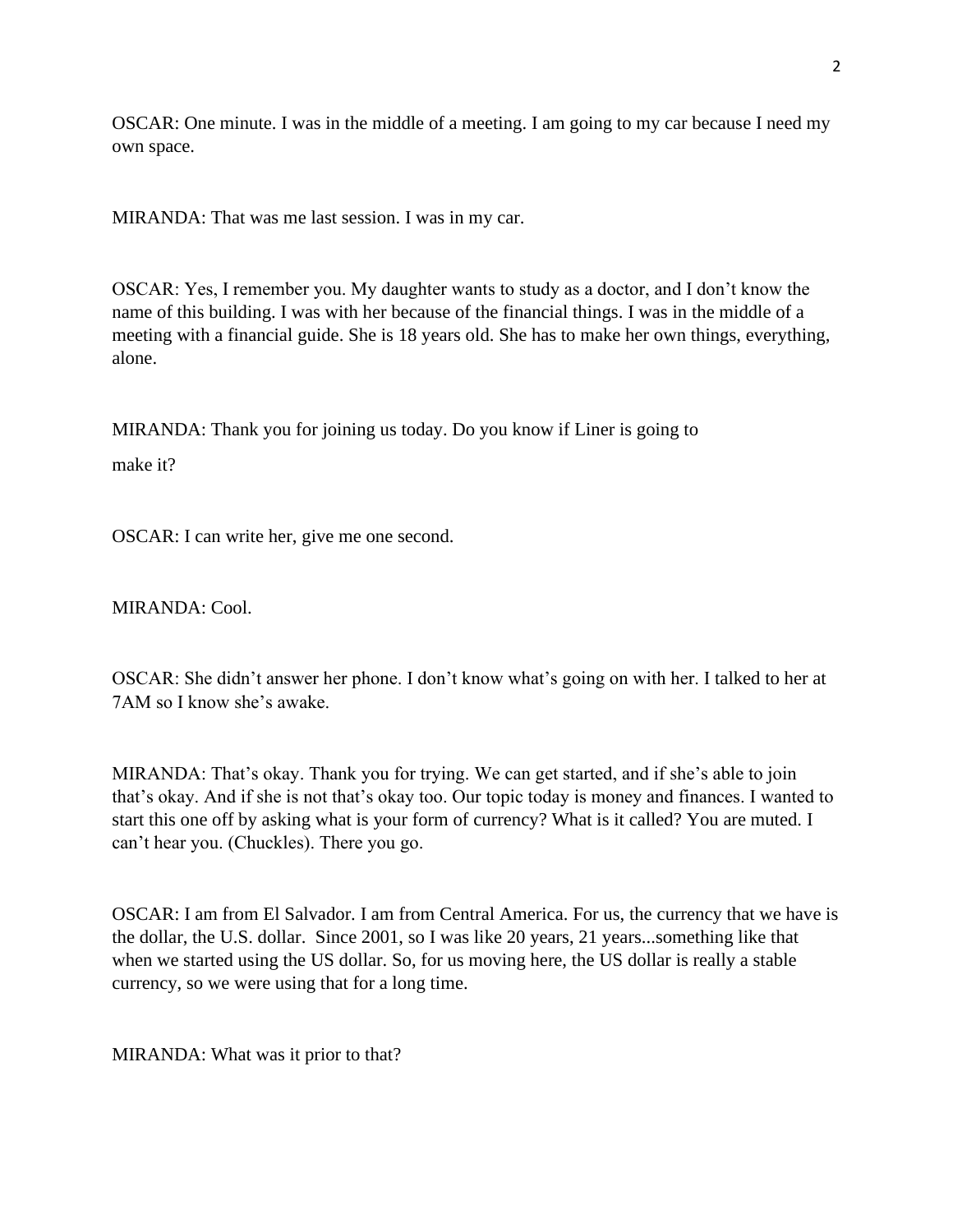OSCAR: We used to have the Colón, like Christopher Columbus. Colón is the name in Spanish. Like in Venezuela, they have a Bolívar. Every day they change because of the market and everything, that is the way they work. I don't remember as much because I didn't have too much money at that time (Laughs). I am not accustomed to use it too much. But, I remember when we moved to the US dollar for us was amazing, because I pay less interest rate from loans and my home. And the credit cards was less, because we were overpaying at the time. On my home, I think I was paying 13%, and then they reduced it to like 5.99%, or something like that. I know it is higher here in the US, for us, it was a huge difference. The credit card moved from 49 to 21 or something like that, more or less.

MIRANDA: Wow, okay. My other question for that, super quick, since you guys use the American dollar as currency, do you feel like there is a difference in how much things cost, like a candy bar? Is there a big difference?

OSCAR: When I moved from my country to here, I realized we have almost the same prices. El Salvador is not a cheap country for living, because of the dollar. For example, I remember if I go for an ice cream, for example, I remember that cost me like five colónes, which is like 43 cents of a dollar in that moment. And then, everybody moved to one dollar. If I paid five colónes they moved to one dollar. At that moment, we paid double price when they changed that, finally. Well, two years from that moment, I think everybody is accustomed to use the dollar, but we used to be a cheaper country for living. So, when I moved here, I feel the same. So, McDonald's have the same prices, I think here it is a little cheaper. McDonald's is a good example. Here the clothes are cheaper because of the taxes. We have to pay a lot of taxes in my country and here the taxes are lower. So that is a difference.

MIRANDA: That is super interesting. So, you guys didn't use coins? There was nothing less than a dollar?

OSCAR: We used to use, for example...I told you I traveled a lot to Panama, Chile, Colombia, Peru because of my job...and in El Salvador, we used to have one-dollar coins. Because of the paper ones... everybody, were using a lot of one Dollar in the paper, that damage a lot of the paper. So, one time the Central Bank says we don't use paper dollars anymore. So, we used the coin one. When I moved to Panama, to Ecuador, they use the dollar too. They don't know the coin ones. They said, "no no no, we don't accept coins." So, the coins were just from El Salvador. Here it is difficult to find the coin dollars. I use here my credit card or debit card. I think everybody is using that more often, every day.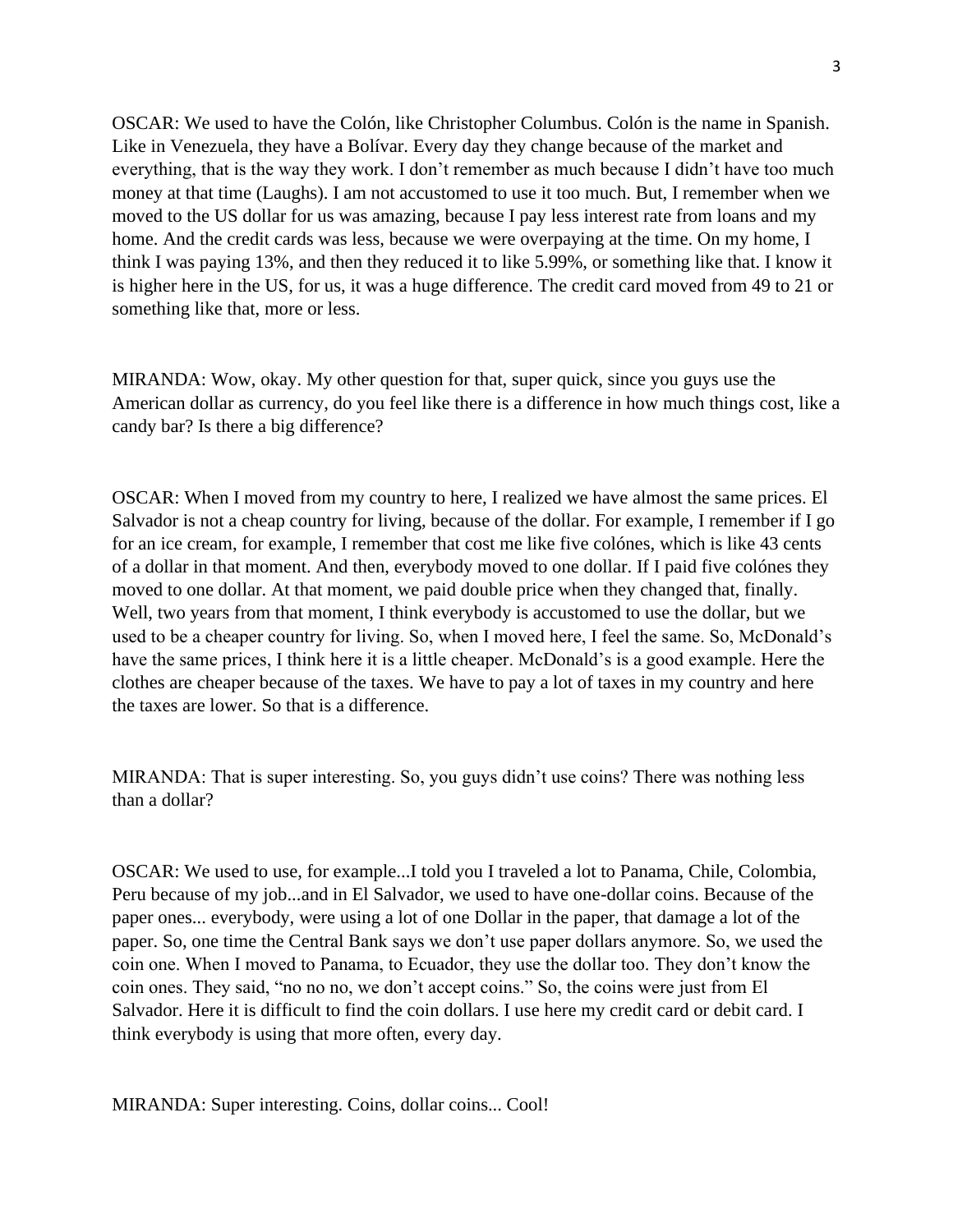Hi Liner!

LINER: Hi! How are you guys?

MIRANDA: Good, You look bundled up.

LINER: (Laughs). I forgot this conversation! I'm sorry.

MIRANDA: It's okay! No worries. We are talking about money.

LINER: Money. I like that...I like money. (Everybody laughs)

OSCAR: (Laughs).

MIRANDA: You're alright, thank you for joining! He was just telling us about the dollar coins, which we kind of have, but they are not very common at all, I would say, here in America. I have some somewhere, but because they are not super common, I always tuck them away.

LINER: Me too. I have a two-dollar bill. I save it again—also, sorry.

MIRANDA: Those are rare too. The major question that I was asking to start is what is some form of currency that you use back home? What does that look like?

LINER: In Venezuela the currency is the Bolívar. That was named after the person who freed Venezuela. Bolívar has suffered from devaluation...if that is the right word. So, many devalution, I think... every year, for example, right now... hmm, I don't even know how much...what is the equivalency to the dollar. To take one dollar, I've got to give 4.6 Bolivars but after many devaluations. In Venezuela, for example, people earn maybe five dollar a month. For Venezuela people it is very complicated.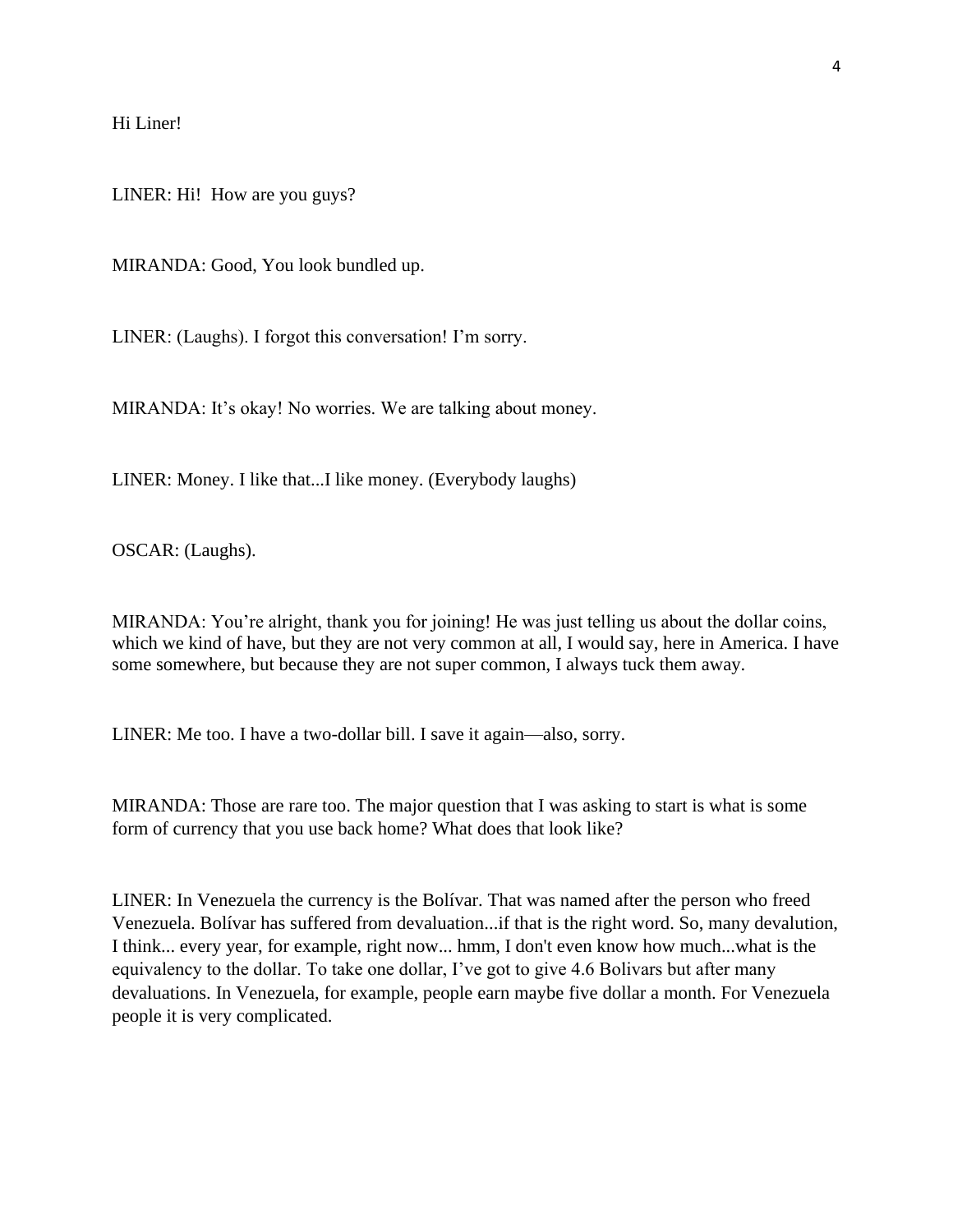MIRANDA: One of the questions I asked Oscar, to kind of help us see, how much is a candy bar back home or an ice cream versus how you spend on it here, would you say?

LINER: I don't know. The problem is I have been here two years and a half, more or less, and things have changed a lot.

MIRANDA: That's fair.

LINER: From that moment to now, so I've got to ask someone how much is it, because I don't know.

MIRANDA: How much when you were there would you spend on a candy bar? The equivalent there of a dollar here, you think?

LINER: I don't even remember. (laughter)

MIRANDA: That's okay.

LINER: Let me check something.

MIRANDA: So, then we are going to kind of also start talking about cultural values around money. Like how it's viewed back home. And this for us we will talk about our family cultural values around money. But I guess the ultimate one is, and one of us can start on this while you look into that last question Liner, but is it okay to lend money or give money to friends and family? How does that look? How is it viewed around that?

EMILY: Growing up it has been thought if you're lending small amounts of money, like maybe \$20 to \$50 maybe, that is okay, but anything more than that or anything like hundreds or thousands of dollars, you won't share or lend that, primarily because there is a lot of trust people to carry regarding lending and loaning money, and that is not very common. At least where I grew up there was a lot of mistrust. So, in small amounts sometimes it is excusable to take it, but anything expensive is typically like: I can help you financially save for that or I can help you look for ways to obtain it, but I am not going to lend it to you myself.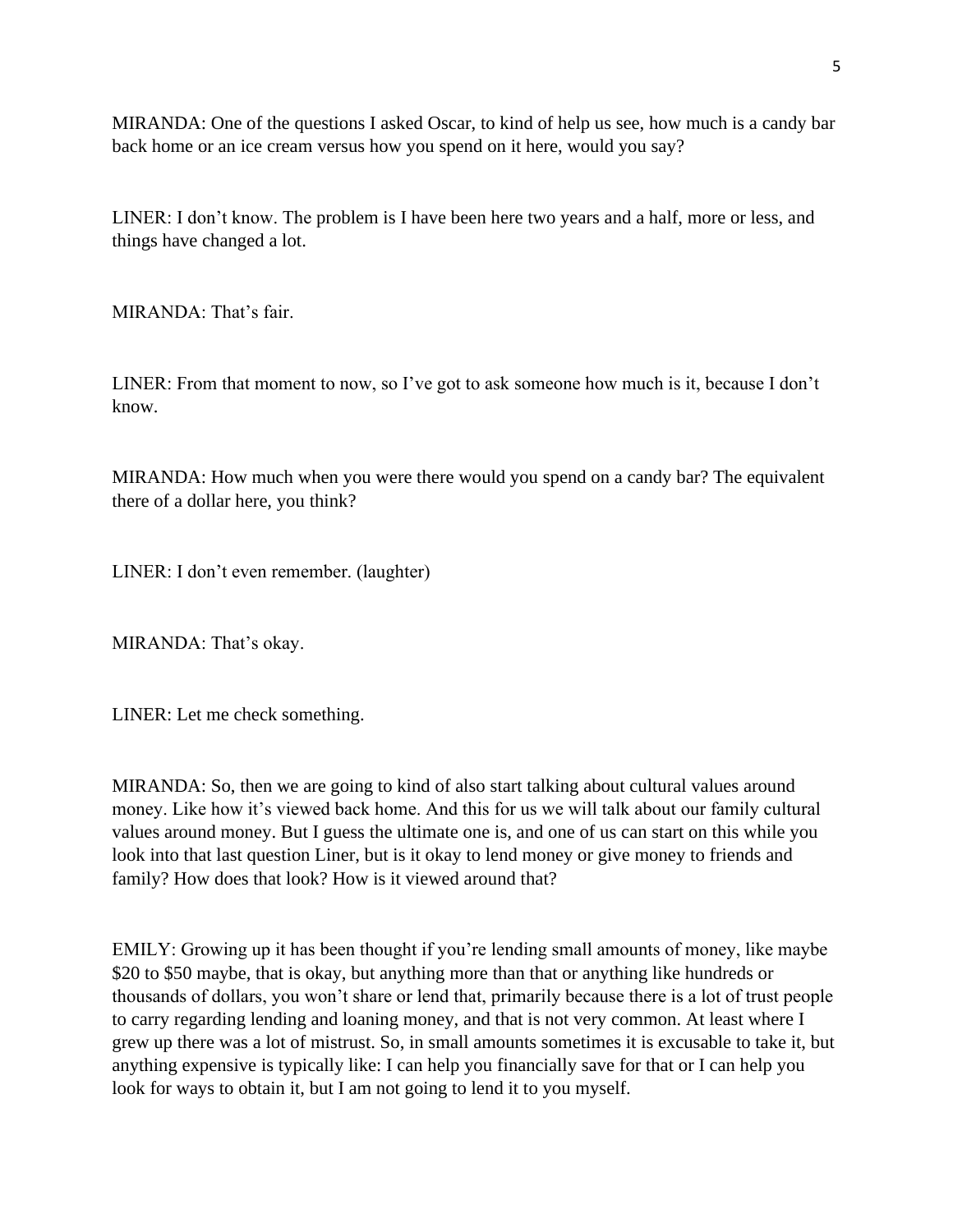MIRANDA: Yeah, that is kind of how I feel my family functioned as well. Twenty dollars is okay. I also think that...I don't know. I don't want to speak to our whole culture on this because I'm not sure, but in my family, I feel it is safe to ask for money if you need it, but maybe I am just prideful and don't like the idea of having to ask for money unless I have shown to them that I worked really hard, and this is my last option. I have definitely lent money to friends or helped them out with flights and had them pay me back later. Like Emily was talking about, it is a level of trust, I think. Also, respect. I don't like asking my family for money, because I think it is a respect thing too, kind of.

EMILY: I had a friend once, and we were traveling together, so I covered the prices of her boarding because it was easier to purchase it on one card, and it took her over a year and a half to pay me back, with me constantly reminding her. Like, 'hey can you please pay me back, even if it was only \$10 at a time, but that was a lot of money, and you said you would pay me back right away, and it's been a year'. I lost a lot of trust for her because I saw the way she was spending some of her money, and I thought why is that choice more important than paying me back? Like Miranda said, I felt disrespected, in a sense, because of that, and that has really changed my mind how I will approach lending money to friends, which is upsetting, because it is only one person that has done that. But it was a stressful situation, and it took way too long in my opinion, especially when there was a verbal agreement to pay me back as soon as possible.

LINER: In Venezuela it is almost the same. People used to ask for lend money, but you have the option to do the choice- to give them. I think it depends on how much you trust the person. I think is a universal situation (Laughs). Because me too, maybe two years ago I lent money to a friend, and I have not gotten my money back. I wanted to help her. But she took advantage of that. Earlier, I was talking about that situation, and that made you change your mind, definitely. I don't know who is going to give my money back. I don't have a warranty, so my choice is: don't lend money (Laughs). If I am going to lend money, I prefer to gift the money to the person or lend money financially secure...safe. Being safe, first.

OSCAR: Talking about lending money. I think in my life I have some rules, and one golden rule I have is never lend money. The Bible says, I'm Christian, if you lend money be ready to lose your friend. And it's true. Maybe you have a closer friend and they cry *(mockingly in a crying/winey voice)* "Oh, I need money. Please help me." You know that dramatic situation, when people lend money, they promise they will pay the money on time, and all the lies. For example, in my life I have many situations like that. Then they get angry at you and stop talking to you and don't pay the money. For me, it is a golden rule. Don't lend money. For example, last week I have a partner in my company, and he needed \$350, and I said, "No. I'm sorry. I can't lend you money." I give him \$50, and I said, "It's my gift for you." Then he asked me for \$1000.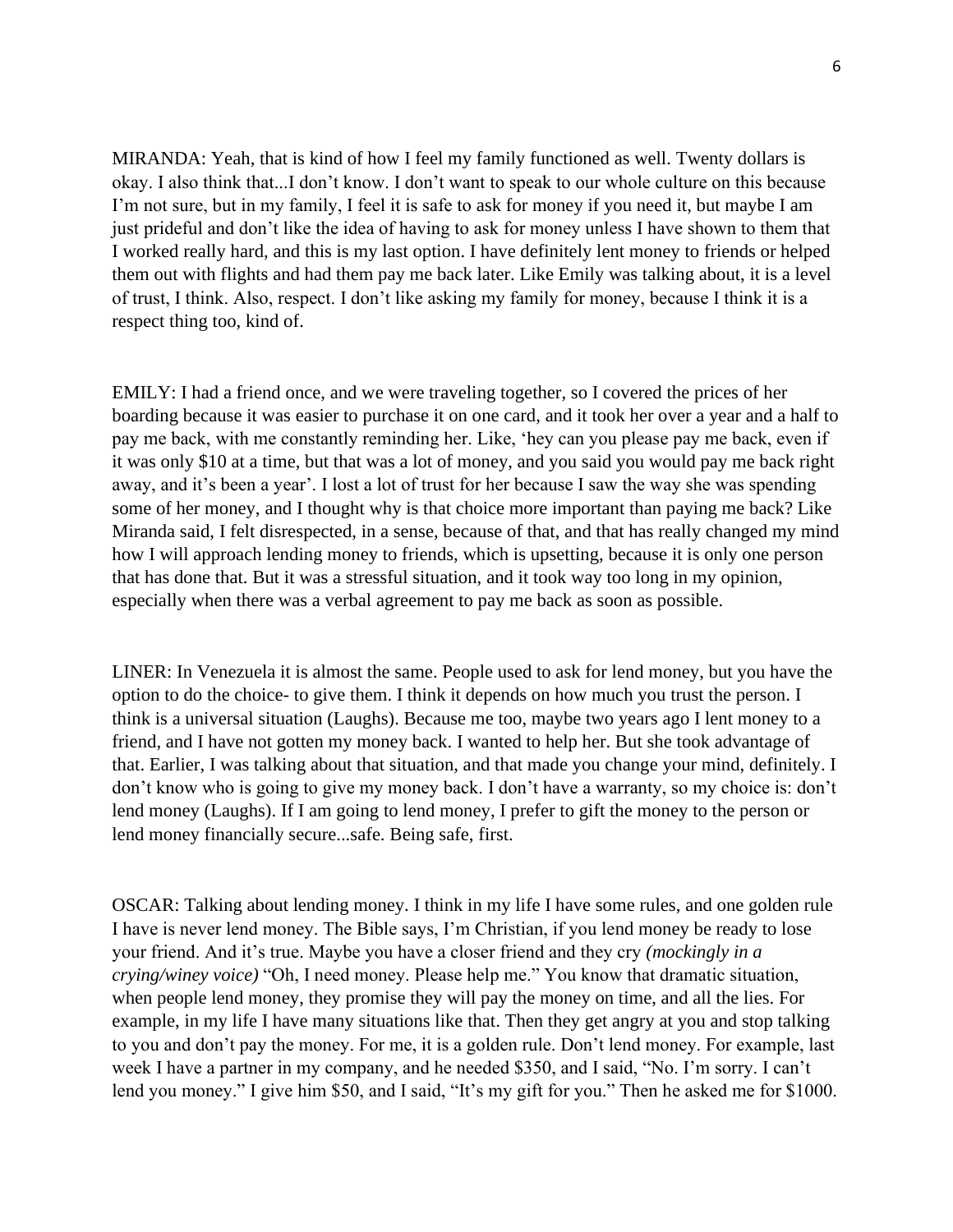So, I said, "I know this happened in the past and I know what you are doing, but I will not lend you money." It is my rule. I will never lend you money and never let you drive my car. Those are a couple golden rules that I have because of bad experiences I already had in my life.

MIRANDA: And those are good rules. In general, I am also curious to hear, what is the vibe about talking about money in your culture? For example, talking to coworkers about wages, is that okay? Or is it that you don't really do it because it is kind of not socially acceptable? And I can actually start too. I personally work in a Union job where there is a pay scale. Based on your years of service the amount that I get paid goes up on a regular programed scale that is agreed upon, and so we are able to talk about what we make because it is based on how long we've have been there, basically. I know for a fact my mom works a salary job where it is agreed upon between her and the company how much she is getting paid for the year. And she talks about how she and her coworkers don't talk about it, but there's been instances and times where she was going in for a raise or applying for another job and wanting to know kind of what bracket she should be asking for. So, she would kind of reach out to coworkers and talk about it, but she said there is this air of hush-hush about it. Like, "Hey, how much do you make?" Even though it is kind of a weird thing to talk about. I've gotten that from my mom because I don't work a salaried job.

EMILY: I agree, and it is very similar in my experience, where you don't talk about how much you are paid because it is just not socially acceptable. The only time it does seem acceptable is when you first apply or try to get a job, because people talk about what is a reasonable starting salary. When a friend gets a job they say, "Oh my gosh. I have this much of a salary." And they are excited about it because it's helping them and is a big improvement from what they previously had. But after that initial excitement of having the job, salary or hourly wage isn't talked about at all. And if you ask somebody, sometimes they will tell you, but often they say they are not comfortable sharing that, so I must respect that. Pretty much I would say the same as Miranda, except for those few instances.

OSCAR: I told you in my country, all the time people want to know your wage, how much money are you earning every month. We use that to talk about that monthly. Here in the US, I saw there is a custom to talk about the year, your year of earnings. That information you try to don't share it to anybody, because there is a lot of delinquent people there. We try to be - that is private information that you will not share. I don't share that information, no matter if it is my family. For example, when I know that I have an extra bonus or something like that. One time I had a barbecue in my home with my dad and brothers, and one of my brothers said, "You have money! Let me use part of your money. I have this investment." I said this is the last time I talk about money with my family, because everybody wants to be part of that, so I don't like to talk about that with them. I used to save money, as much money as I can, because I know there are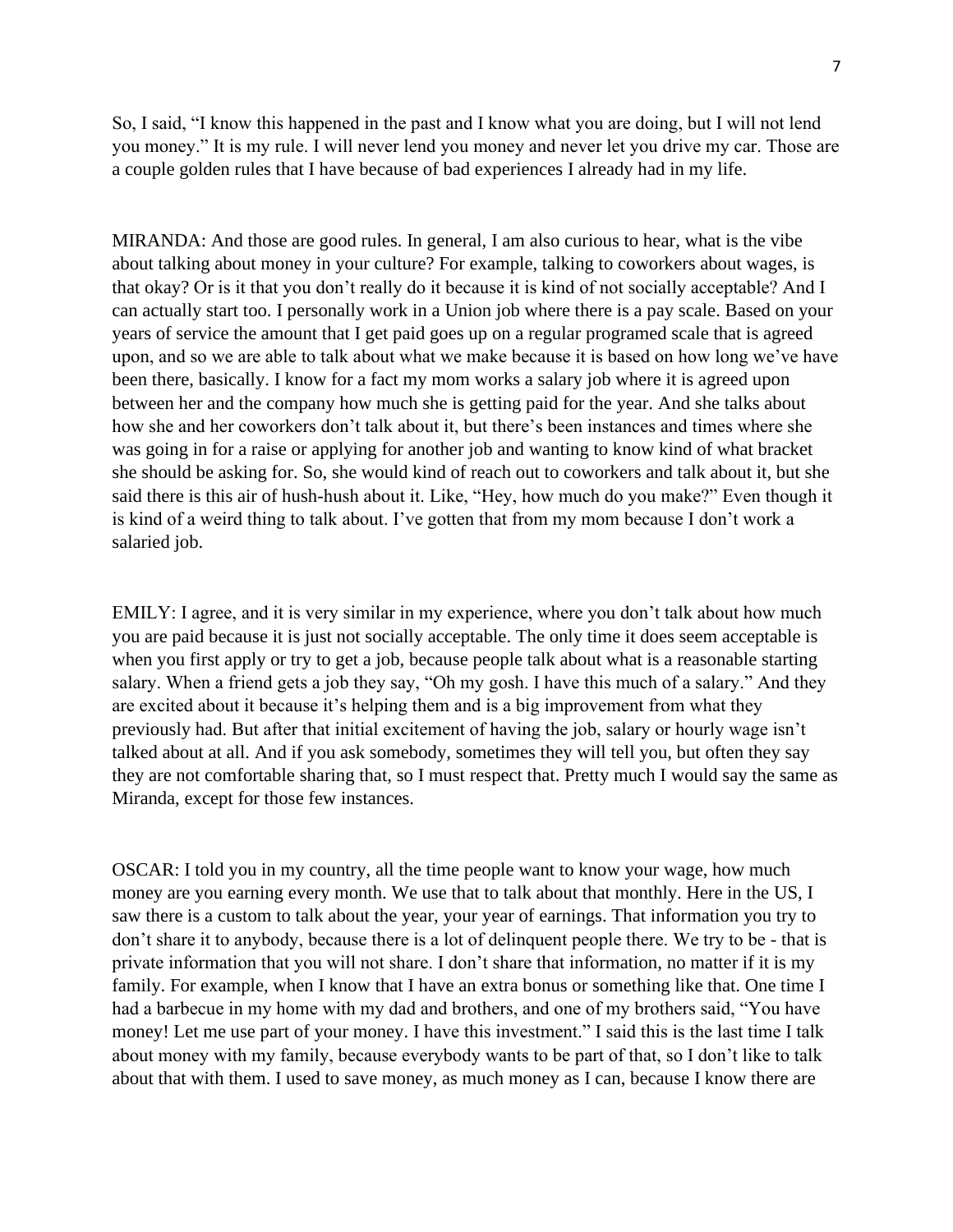good times and bad times, and if you are not ready for the bad times, then you will have troubles. So, I like to save as much as I can.

LINER: In Venezuela, I don't know is the right word I should use, but we are people who talk a lot. We like to show everybody how much we earn. *(Laughs)* Right Oscar? *(Laughs)*. You was in Venezuela, I don't know how many times?

OSCAR: Yes, yes. I know. More than 20 times.

LINER: Yes. We don't care. Maybe in the past time, we used to be like, after some problems we have faced recently, we are being scared about being stole, and we try to don't t talk about how much you earn for that reason,for security reasons, but not because it could be socially incorrect. I have the answer for the first question. In Venezuela the income is \$1.5 a month. And, a dozen, 12 egg cost two dollars. Some people have government help and they earn three dollars per month.

EMILY: Thank you for looking into that. I really appreciate it. I want to make sure I understand. In Venezuela you like to flaunt money or show it off, in a sense, but for security reasons you try to be more reserved or quiet about it?

LINER: Yes. At the beginning we used to be like that, showing how much money we have. We say everybody how much we earned. We use to buy the best brand for things. Everything like that.

MIRANDA: Back when you guys had the oil boom and stuff, right?

LINER: Yes. Traditionally we used to have a lot of money. Even before the oil was high...the prices of the oil were high. Even before that, but after - in the last maybe 10 years, things have changed dramatically.

MIRANDA: So, you would say money now is viewed differently than it was prior to the past ten-ish years?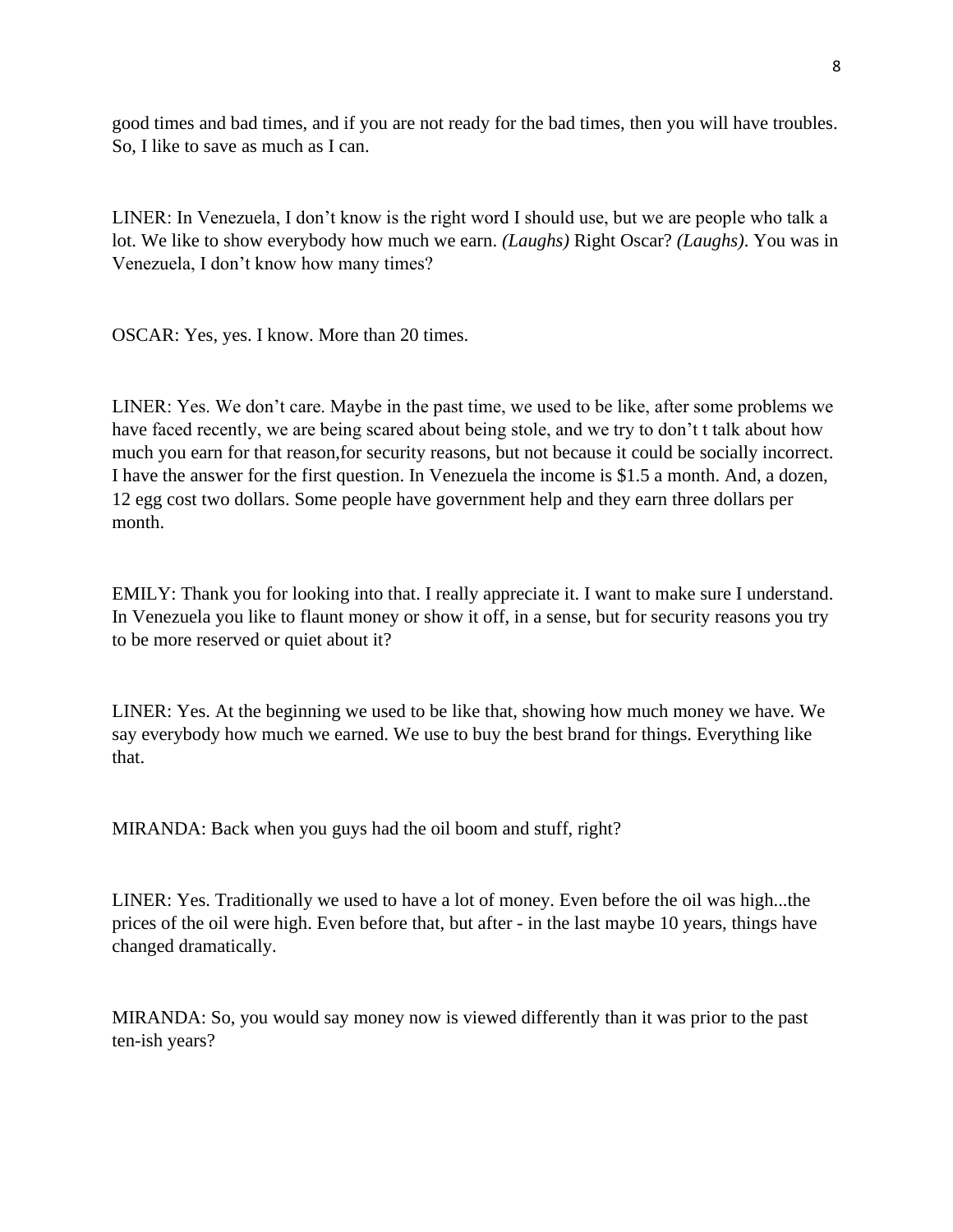LINER: Yes. Even when someone has a business, for example, a store who sells bicycles, for example, has to be very reserved. Maybe some people have to hire a security person, people who will take care of them, because they are watched.

EMILY: That sounds very stressful. It's a good precautionary measure to try and prevent any theft.

MIRANDA: Would you say it's money that is fueling a lot of the violence that is occurring in Venezuela?

LINER: No, it is not the money, because we all have money. I don't know how to say that... When someone make a theft, there is no punishment for them. The opportunity is that fuel there. Its security. It is not the money, because we always have money.

MIRANDA: What is the average salary in your home country? Is that average salary, is it enough for them in the average setting back home? Is it enough?

OSCAR: In El Salvador, the salary is \$300, or \$400...They change. \$400 a month.

MIRANDA: By month. Is it monthly?

OSCAR: Yeah. About 80% of the population are in something like that. It is not enough. The salary is just for surviving. Imagine a husband and wife doing together \$800, they have to pay gas, they have to buy everything for the house, rent...It is impossible to live well with that money. In that country, of course, we have Social Security. Like if you get sick you can go to the public hospitals or something like that. It is not safe. That is why we have a lot of people doing bad things, and there are thieves for everything. I'm not sure if I told you at other meetings we have had, we have a business there, a company, like a small market. One time we were trying to move from there because my other daughter got a residency to live here. At the same time, there are some gangs, taking some picture with my family, with me, my daughters, my son when they were at school and they go to my company and show me the picture and said, "We know where you live. We know where your children study, and I need you to give me \$2000 every week. If you don't give me that money I will kill your family first and you will see and then you will have to pay me more." Really, I was scared, so I can't dream – sleep, like three months. We made some decisions and moved. We had to hire some security for my family. We don't feel safe. The country used to pay \$400 monthly for basic salary, but they are asking a lot of you. It's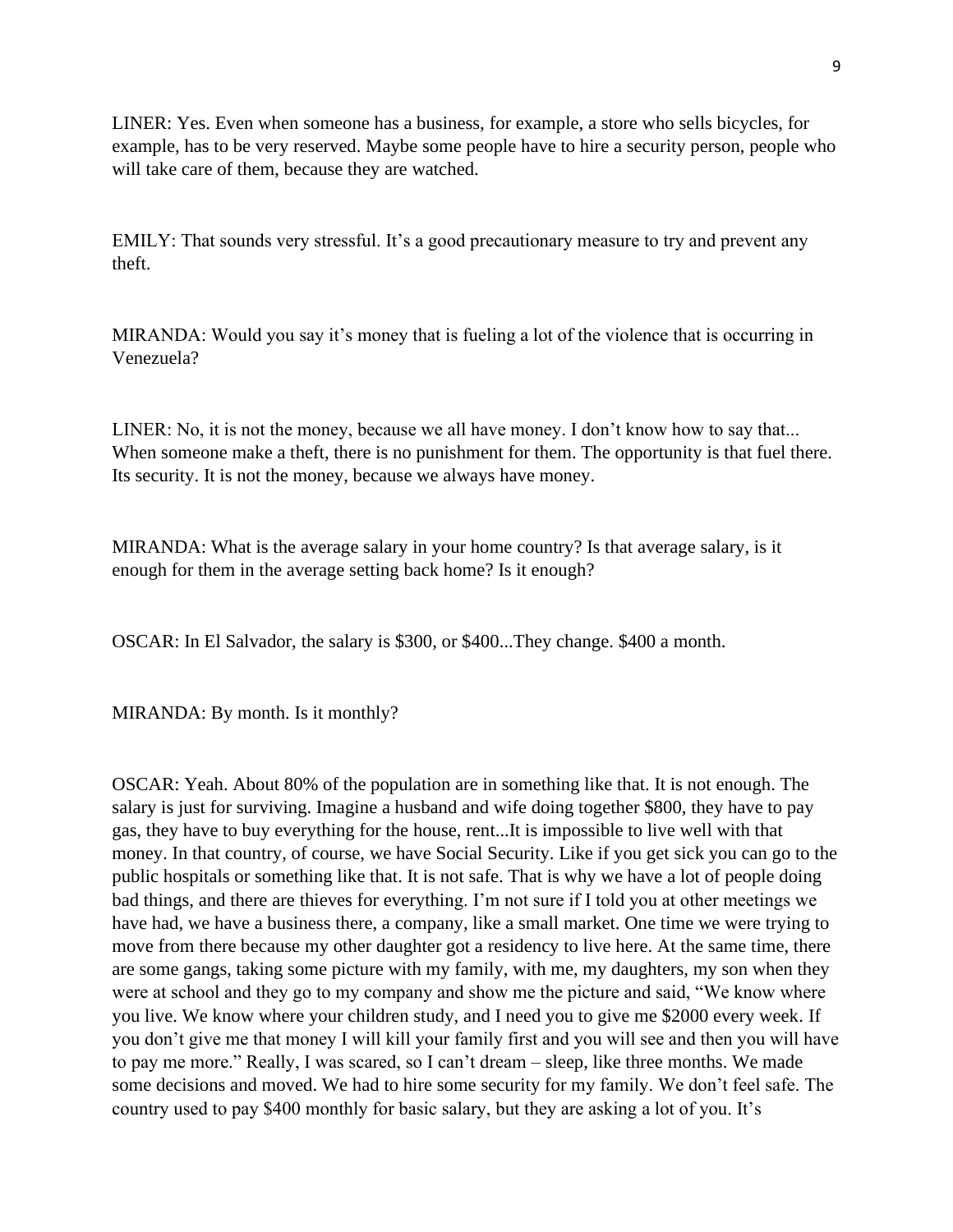impossible. They broke you. If you are trying to grow your business, sometimes it is really difficult to have your own business. Some weeks, we don't have an extra \$2000 for paying them, so it was impossible. Then, when I go to the police, I felt that the police want to ask me money too, so you feel unsafe in every place. Nobody can help you there. Talking about safety, talking about money, so that is why we moved here. We come here first as a tourist and then we decided to stay here, because of companies and everything. I said "I don't want to come back again." I slept well when I travelled here. I think it was my first time I slept well in a lot of months. One friend let me use his car, I all the time had his window closed, because in our country it is impossible to drive a car with the windows open because they put a gun to your head or with a knife they take your things. Your watch – I used to use the watch on my right hand because with the left hand they tried to take you out. It is impossible to use a cell phone like we use here. You have to put it in your pocket, and if you have another one that doesn't work properly, if they ask you for a phone, you give them the bad one. And sometimes they give you the phone back and say this is not working and ask you to give them the right one. They know everything. It's really difficult to live there. It is unsafe.

MIRANDA: Wow!

LINER: In Venezuela it is almost the same. That thing when somebody unknown begins telling you, "I know where you live. I know who your family is. Where they are. You are going to pay me money for you to be secure." We call that *(unknown term)* antitheft. An amount of money you are giving them to prevent being kidnapped. And there is a common sound in Venezuela for some folks, that is the sound of shots. Like you always are asking yourself, "That was a shot? Or was it a firework?" You slowly learn to identify the difference from one to the other one.

MIRANDA: From the sound?

LINER: Yes, the sound of a shot.

MIRANDA: Or fireworks or something backfiring. That's interesting.

LINER: Yep.

EMILY: I'm so sorry to hear you guys have faced such terrible experiences, and I am so happy you both feel safer here in America, because I don't know how I would handle that situation with my family being threatened. I can only imagine what that feels like, so I am glad you are able to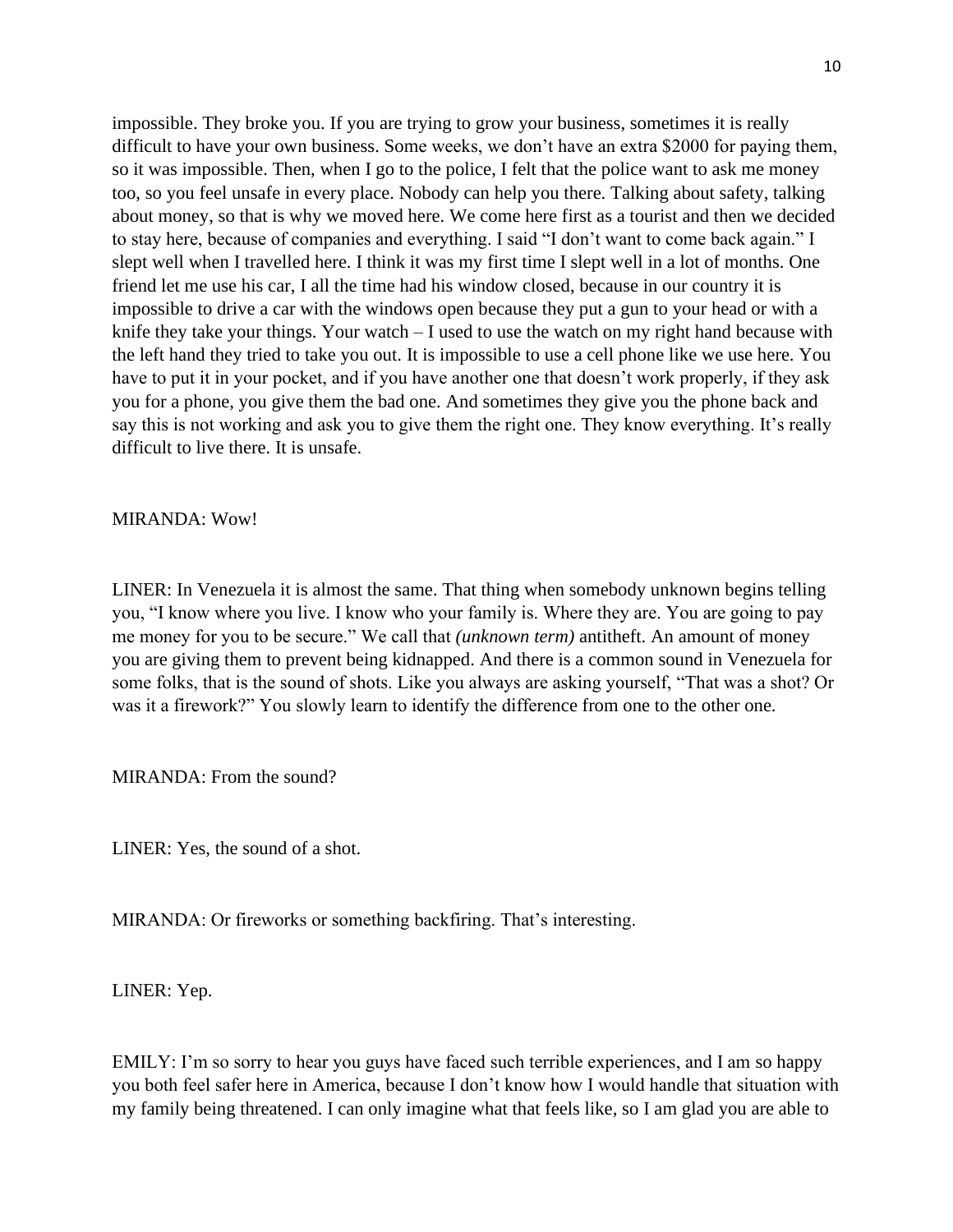feel safer here, and even though there are some struggles being in a new country, you are making it work, and you have a positive attitude.

MIRANDA: Yeah. Thank you. I wanted to ask everybody a little bit about their personal views on giving money to homeless people or giving money to people less fortunate than you. Should we do that? How do you view that? Or if you want to do the alternate question of do you give to charity, and what does that look like?

OSCAR: I love to do that and share my money with the people. The right people. Not with people that cannot give me something back. For example, all the time it isn't about money. I have a friend in my country that is having a bad time. I know he wants a new guitar because somebody stole his guitar. One guitar in my country is maybe \$100 or \$150 and I go to the music store and I buy one guitar and I give it as a gift. And he was really happy for having that. I think, sometimes people say they will help poor people, but maybe you have people near in need of you. One time I had four cars in El Salvador. I had an old one that I loved, because it was like a classic car. My wife don't like it. She said I had to sell the car. I had a friend and someone stole his car, and I asked him to tell me the story. He told me the story and he started crying, and I gave him the keys of the car. This is a gift for you. He started crying more. He said, "I can't believe this. How can I pay back? I told him he had to pay nothing. I think you can change lives of people, if you do something like that. Talking about homeless people on the street, I used to give them money. Sometimes people say, "No if you give money, they will use it to buy drugs or something." But I'm not so sure. Sometimes, maybe they can buy some food. They have family to help them. I think it's no matter the way the use the money. If I have money to help it is okay, but it is important nobody knows what you do with your right hand to your left hand. I'm not sure how I can say that, but I read that in the Bible. If you do something good it is better to save that thing just for you. I don't want to be in the news saying, "I have this car for poor people." It don't work like that. And I'm not accustomed to give a free car to many people, it was just one time in my life. *(Laughter)*

MIRANDA: That is a good character trait. I think there's another saying that says, "Character is who somebody is when they know they will receive nothing in return." That is what that is. It is so kind. So genuine.

LINER: I used to give money to homeless people, but someone asked if I knew what the person would do with the money. I changed my mind. I started to give money to the church. In some way, I'm not sure, *(Laughs)* but I imagine the money is going to be used for a good purpose. And I used to give money to the church, I used to attend to see what was happening with the money. And I have other people. I also think that your time is equivalent to money. And serve other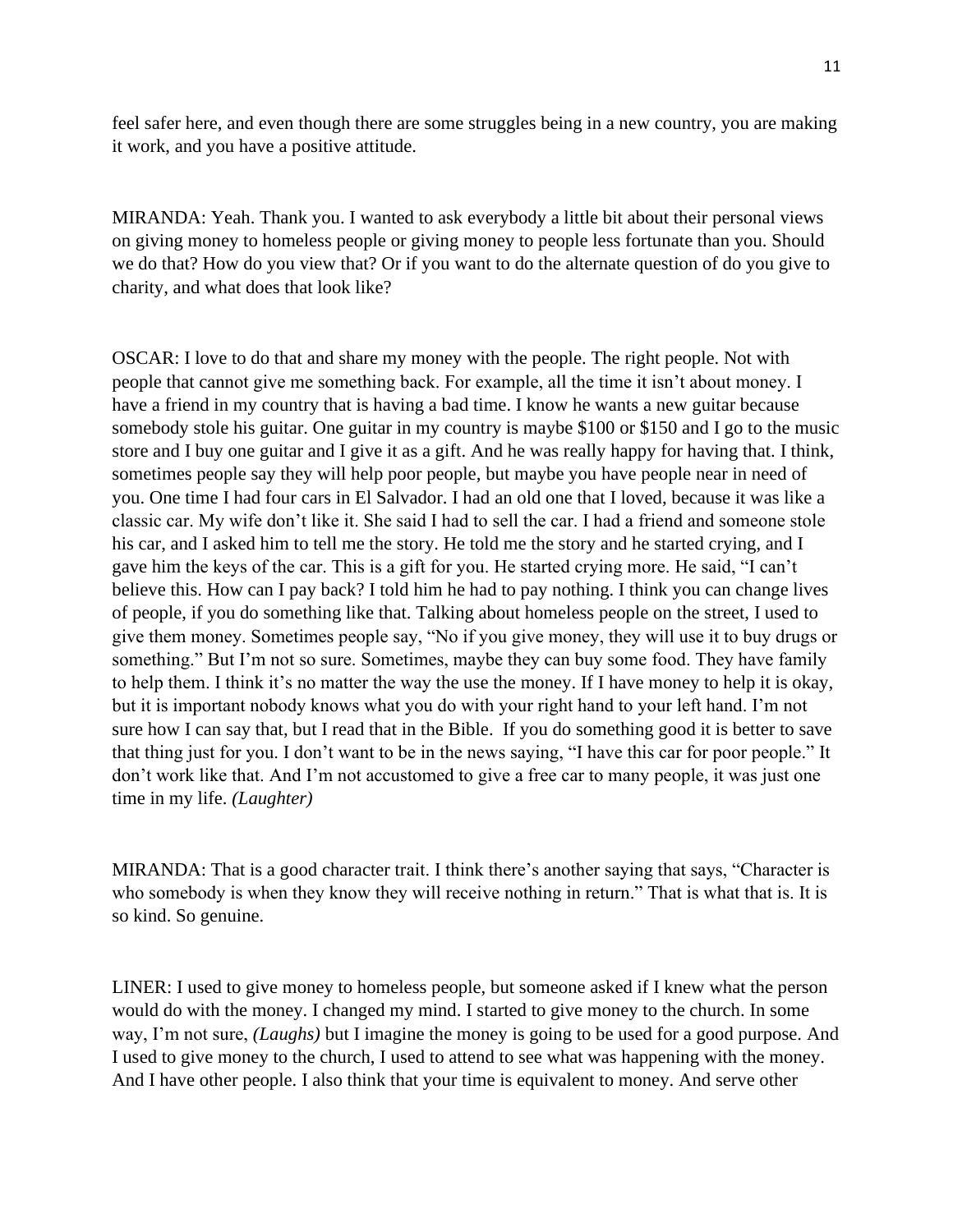people. It has a key balance to the money. For example, I am a nutritionist, and if I see someone who need my service, as a nutritionist, I am going to give my service for free. That's money.

MIRANDA: I love that. That is so true. We have so much to offer each other to help than just money. Things that are of value like skills like that. Knowledge. That's amazing. Does anybody else, like Katie, Emily or Ruby, do you give to any charities at all? Or church?

KATIE: My family never grew up with a ton of money, so what we had we had to keep for us and make sure we had enough to get by. When we would drive by homeless people and had extra groceries, we would tell them they could take some apples or other food, just to help and do what we could despite the lack of money we did end up having.

EMILY: Yeah. I agree with a lot of what you guys are saying. Services or objects to donate are typically what you would do instead of money, because if you give them one or two dollars they can't buy much with it. But if you give them apples, for example, you're giving them food for a day or a meal for their family. Granted, it is not a lot, but it's much more than they could buy with one or two dollars. So, I prefer doing things like that. There are a couple charities or nonprofit organizations I will donate to, nonprofit meaning they don't take money to keep for themselves but are putting it all fully into the cause they are trying to help to support. So sometimes I will do that too, but it is hard having a lot of money at a young age, so I prefer to donate my time by volunteering.

MIRANDA: I agree. I think the biggest contribution that I usually make is with my time volunteering. I have been trying to do more volunteer work. I want to build up my volunteer resume, so it'll help me after college. But time and investment are so valuable, especially for people who need that service. That is something you cannot place a dollar amount on sometimes. How does everybody feel that-- this is more an American Western thought, I think, so how do you guys view it... the idea that money can buy happiness. How does it make you feel? Liner, you are shaking your head. *(Laughter)*

OSCAR: I think it is true. I am not so sure how I can say that in English. For example, in my life when I have some problems, if I don't have money problems, I think all the problems are bigger. When you have enough money for paying rent or food, the rest of the pieces, you will feel the problems are more handled. It happened to me here in the US when we started living here. It was really difficult to have enough money for everything. At this moment sometimes it is hard too. When I don't have money, all the time I am stressed, I don't want to talk to my wife. I'm aggressive with all the things happening to me. When I have enough money, I am happy. *(Jokingly)* Like Liner today because she earned a lot of money. *(Laughter)* Excuse me. I said that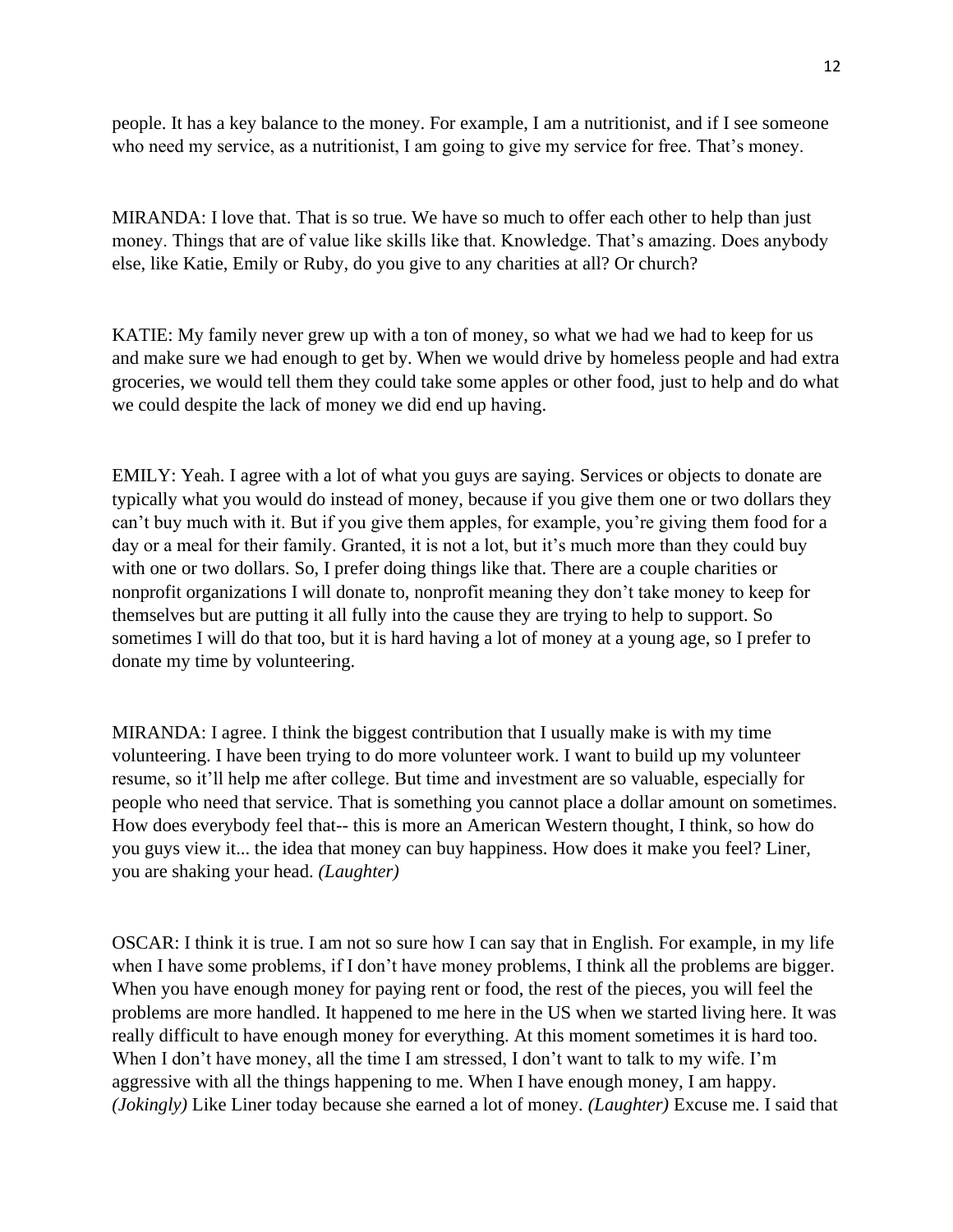again.*(Laughter)* No, it's a joke. But I think if you can buy happiness, it is really similar too. *(Laughter)*. I'd rather have money than don't have.

LINER: I think money can give you many things. It's basic things for you to believe, but I also know people who have money. They have everything. But they are not happy. People have an emptiness in their heart, in their soul. Maybe because they haven't find--found their purpose of life. I don't know what is happening. They have money and are wealthy, and even having money they want more money. Maybe they think money is going to give them their happiness. That doesn't happen. I am not against money. I like money for my own *(Laughs).* 

OSCAR: You know, I want to share something. Yesterday I was talking with a friend about Ben Affleck. Ben Affleck is a handsome guy, has a lot of money, had a beautiful wife, before now I think he is with J Lo. He has a lot of money. He can buy a new car anytime he wants, he can go to all the restaurants he wants, but I don't see him happy. I saw him look sick or stressed. He used to drink a lot. I think maybe he has too much money *(Laughs)*. He needs to share money with me *(Laughs)*, because he isn't happy with the money he has.

#### LINER: *(Laughs).*

MIRANDA: And that is so true. I think too in America, we place so much pressure on money like, "Look these famous people have so much money + they are so happy = money buys happiness. Therefore, if I can get what I want, I will be happy." I think what happens is a lot of them get there, they make it and have a lot of money, and then they wonder why they are not happy. It is because they believed this social idea that money equals happiness, but I think there is so much truth to like what you two were saying, and that once your basic needs are met, as long as you are in a place where you are not worrying about food or bills, your other life problems are more manageable, and you can face them easier. But once you get past a certain threshold of making money, it doesn't make a difference. It doesn't make you happy, so it is so crazy that's what people believe.

EMILY: I think money can buy you security and a feeling of safety, because you are able to pay your bills and rent. But happiness, I don't think that is possible, because I think happiness comes from relationships with your family and friends and the enjoyment you have in the world around you. Money makes it easier, because you are not as stressed about financial issues and can pay more attention to what makes you happy. But if you are only focused on money, you will never experience the world to the fullest, but only focused on one aspect, and that one aspect does not provide the true feeling of happiness.